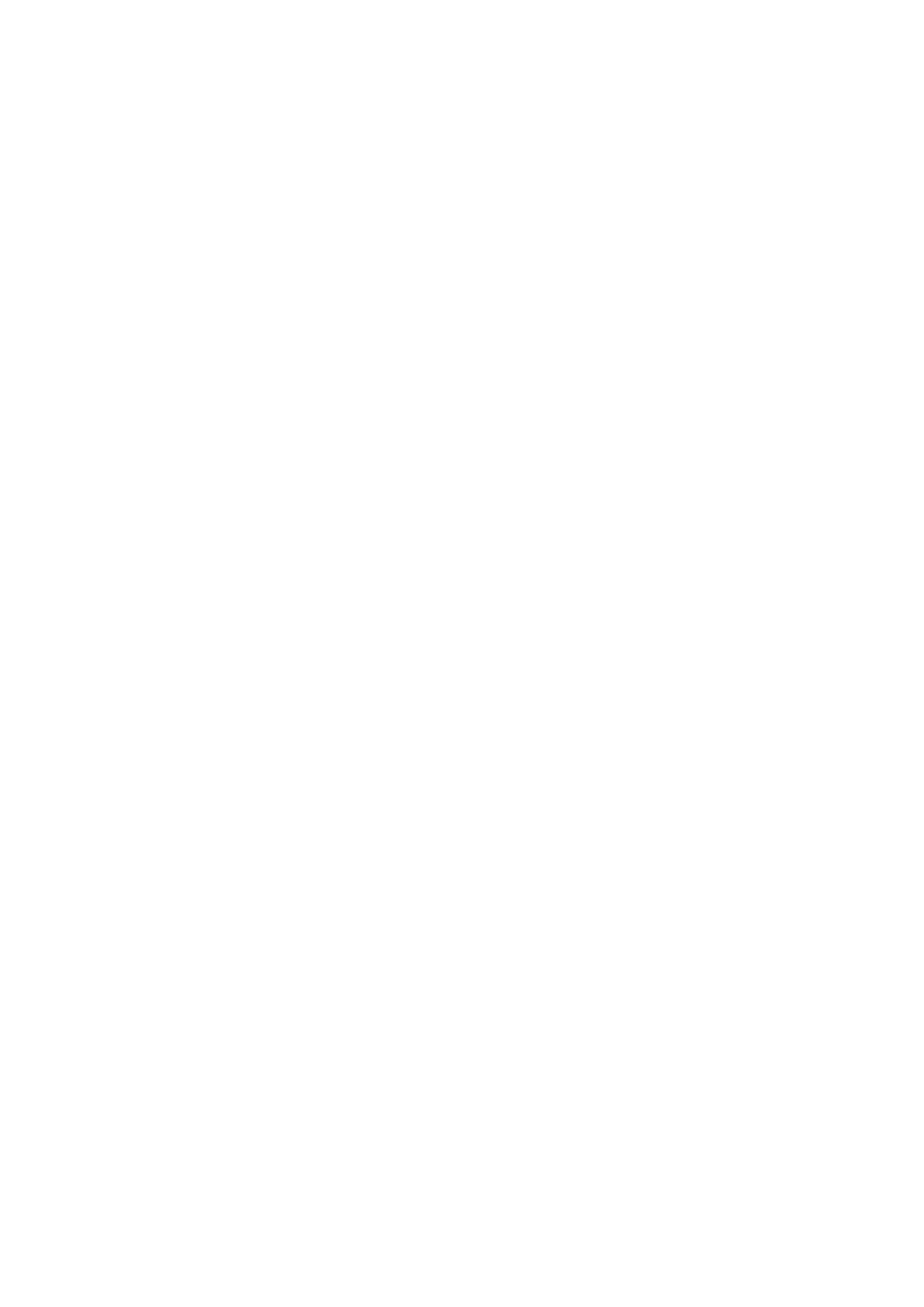**Amendments to the Bill since the previous version are indicated by sidelining in the right margin. Wherever possible, provisions that were in the Bill as introduced retain the original numbering.**

# Vulnerable Witnesses (Criminal Evidence) (Scotland) Bill [AS AMENDED AT STAGE 2]

An Act of the Scottish Parliament to make provision about the use of special measures for the purpose of taking the evidence of child witnesses and other vulnerable witnesses in criminal proceedings; to make provision about the procedure relating to taking evidence by commissioner; to make provision about the procedure for authorisation of standard special measures; and for *5* connected purposes.

### *Child witnesses*

### **1 Child witnesses in certain solemn cases**

- (1) The Criminal Procedure (Scotland) Act 1995 is amended as follows.
- (2) After section 271B, insert—

### *10* "**271BZAChild witnesses in certain solemn cases: special measures**

- (1) This section applies where a child witness, other than the accused, is to give evidence at, or for the purposes of, a hearing in relevant criminal proceedings which are—
	- (a) solemn proceedings, and
- *15* (b) in respect of an offence listed in subsection (2).
	- (2) The offences are—
		- (a) murder,
		- (b) culpable homicide,
		- (c) assault to the danger of life,
- *20* (d) abduction,
	- (e) plagium,
	- (f) a sexual offence to which section 288C applies,
	- (fa) an offence under section 1(1) of the Domestic Abuse (Scotland) Act 2018,
- *25* (fb) an offence that is aggravated as described in section 1(1)(a) of the Abusive Behaviour and Sexual Harm (Scotland) Act 2016,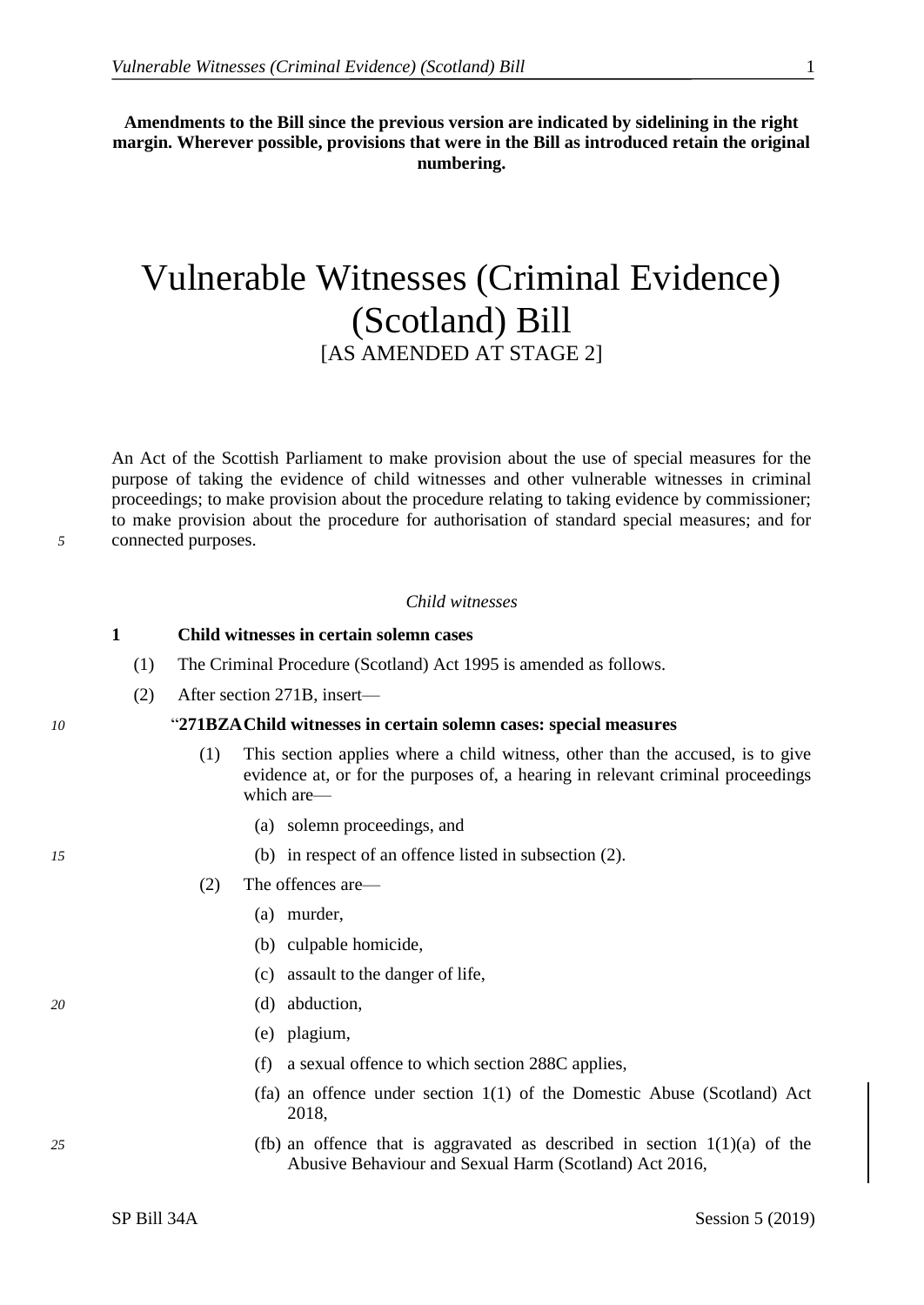- (fc) an offence that would have fallen within paragraph (fb) if section 1 of the Abusive Behaviour and Sexual Harm (Scotland) Act 2016 had been in force when the offence was allegedly committed,
- (g) an offence of human trafficking (see section 1 of the Human Trafficking *5* and Exploitation (Scotland) Act 2015),
	- (h) an offence under section 4 of the Human Trafficking and Exploitation (Scotland) Act 2015 (slavery, servitude and forced or compulsory labour),
- (i) an offence under section 1 of the Prohibition of Female Genital *10* Mutilation (Scotland) Act 2005 (offence of female genital mutilation),
	- (j) an offence under section 3 of the Prohibition of Female Genital Mutilation (Scotland) Act 2005 (aiding and abetting female genital mutilation),
- (k) an attempt to commit an offence mentioned in any of paragraphs (a) to *15* (j).
	- (3) The court must enable all of the child witness's evidence to be given in advance of the hearing unless the court is satisfied that an exception is justified under subsection (7) or (8).
- (4) For the purposes of this section, the court enables all of the child witness's *20* evidence to be given in advance of the hearing if—
	- (a) the court makes an order under section 271A which satisfies the following requirements—
- (i) it authorises the use of one or both of the special measures listed in subsection (5) for the purpose of taking all of the child witness's *25* evidence,
	- (ii) it does not authorise the use of an incompatible special measure for the purpose of taking any of the child witness's evidence, and
	- (iii) it does not authorise the giving of any of the child witness's evidence without the benefit of any special measure, and
- *30* (b) the court, if it commences a review under section 271D before the hearing has commenced, does not make an order under that section which—
	- (i) revokes the order made under section 271A, or
- (ii) varies it in such a way that it no longer satisfies the requirements *35* set out in paragraph (a)(i), (ii) and (iii).
	- (5) The special measures mentioned in subsection  $(4)(a)(i)$  are—
		- (a) taking of evidence by a commissioner in accordance with section 271I,
		- (b) giving evidence in chief in the form of a prior statement in accordance with section 271M.
- *40* (6) In this section, "incompatible special measure" means a special measure which is capable of being used only if the child witness gives evidence at the hearing (whether or not its use would require the child witness to be present in the courtroom).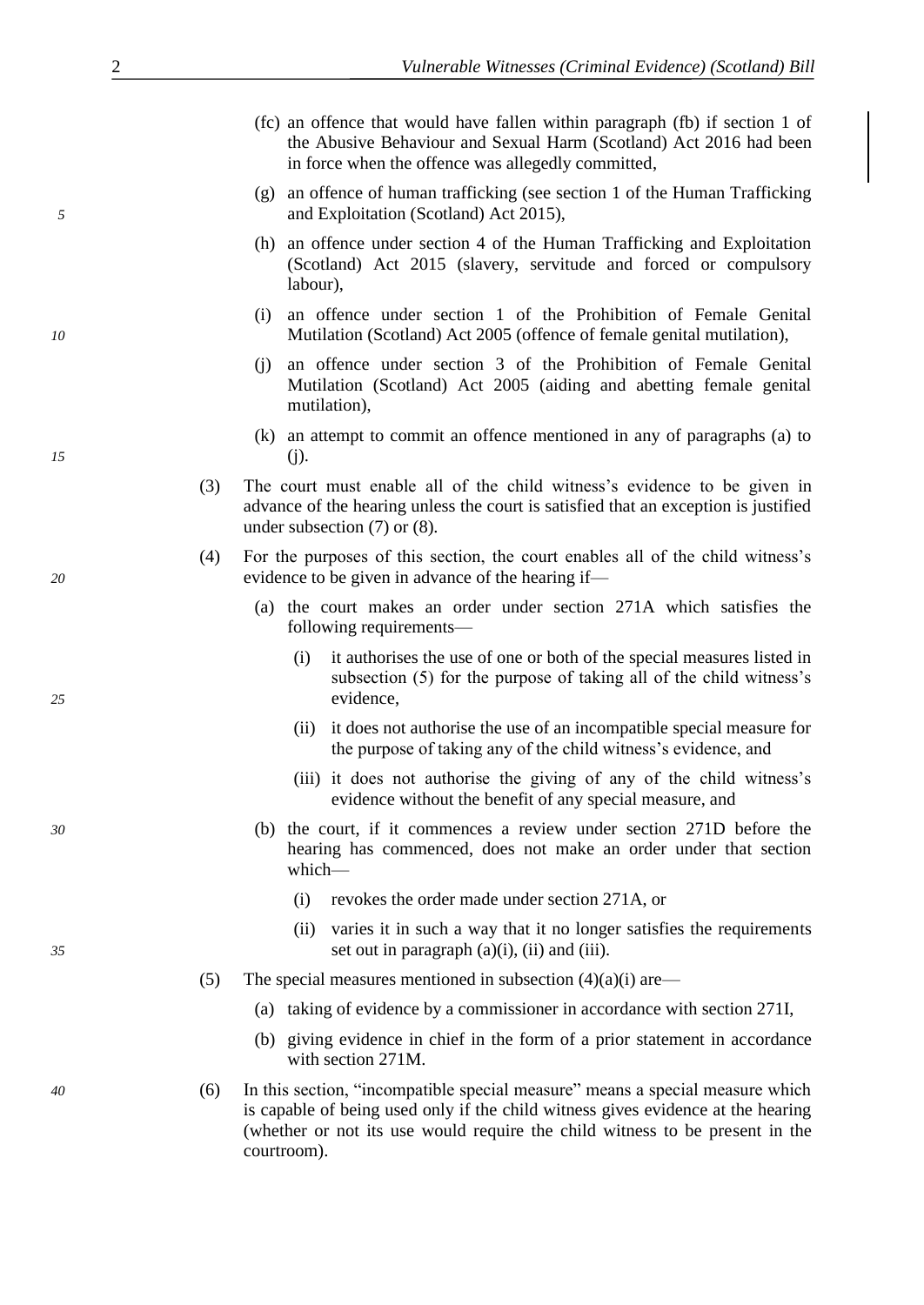- (7) An exception is justified if—
	- (a) the giving of all of the child witness's evidence in advance of the hearing would give rise to a significant risk of prejudice to the fairness of the hearing or otherwise to the interests of justice, and
- *5* (b) that risk significantly outweighs any risk of prejudice to the interests of the child witness if the child witness were to give evidence at the hearing.
	- (8) An exception is justified if—
- (a) the child witness is aged 12 or over on the date of commencement of the *10* proceedings in which the hearing is being or is to be held,
	- (b) the child witness expresses a wish to give evidence at the hearing, and
	- (c) it would be in the child witness's best interests to give evidence at the hearing.
	- (9) The Scottish Ministers may by regulations—
- *15* (a) modify subsection (2),
	- (b) remove the condition set out in subsection  $(1)(b)$  and the list of offences in subsection (2).
	- (10) Regulations under subsection (9) are subject to the affirmative procedure.

### **271BZB Child witnesses in certain solemn cases: modifications of section 271A**

- *20* (1) In a case to which section 271BZA applies, section 271A applies with the following modifications.
	- (2) References to a standard special measure are to be read as references to any of the following special measures (and subsection (14) is to be read accordingly)—
- *25* (a) taking of evidence by a commissioner in accordance with section 271I,
	- (b) use of a supporter in accordance with section 271L,
	- (c) giving evidence in chief in the form of a prior statement in accordance with section 271M.
	- (3) Section 271A(2) has effect as if—
- *30* (a) the words "Subject to section 271AA," were omitted,
	- (b) the words "or a deemed vulnerable witness" were omitted.
	- (4) Section 271A has effect as if the following subsection were inserted after subsection (2)—

### "(2A)A vulnerable witness notice must—

- *35* (a) state that section 271BZA applies, and
	- (b) explain why the party considers that an exception is justified under section 271BZA(7) or (8) if the notice—
- (i) does not specify one or both of the special measures listed in section 271BZA(5) for the purpose of taking all of the child *40* witness's evidence,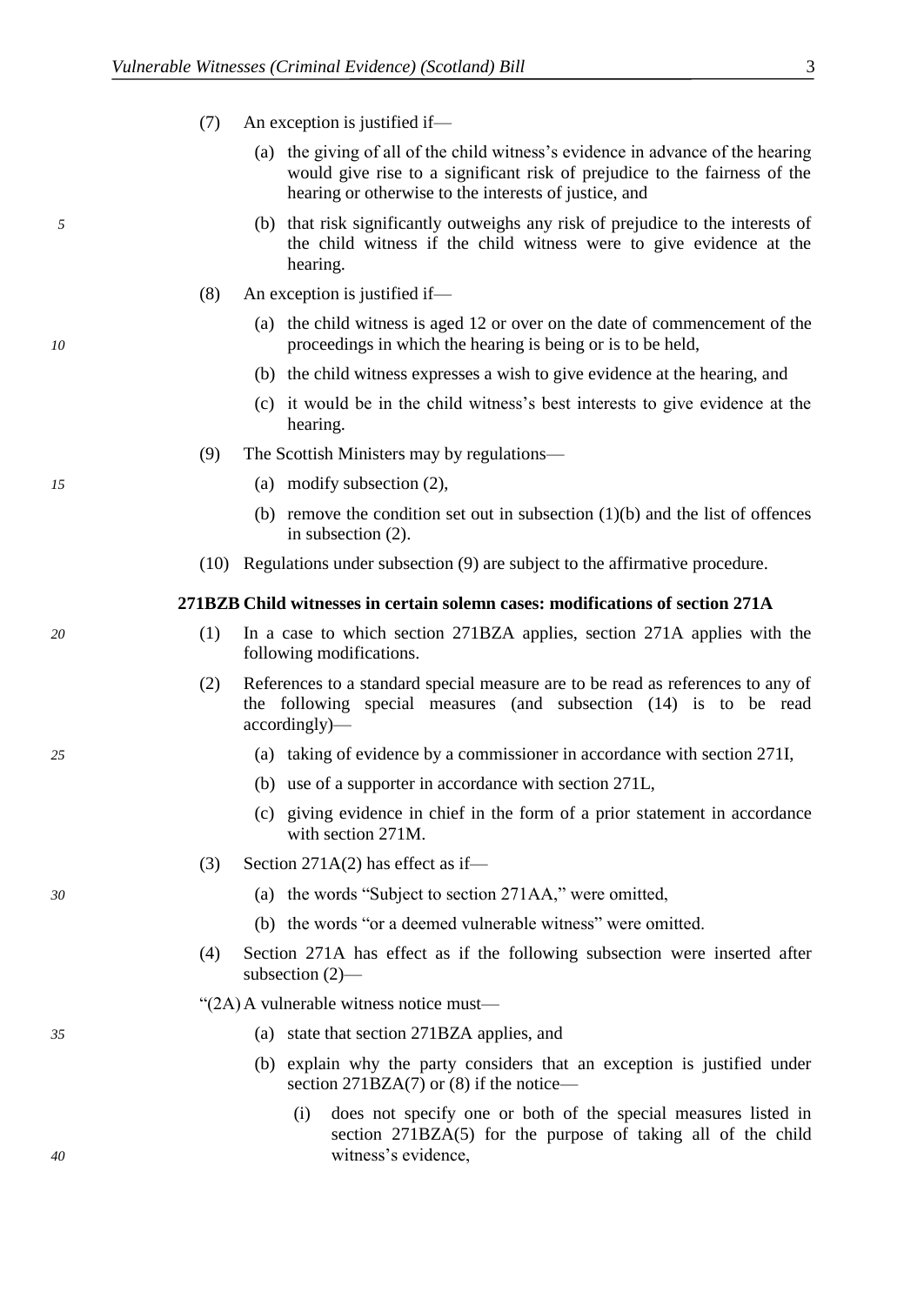| (ii) specifies an incompatible special measure (as defined in section |
|-----------------------------------------------------------------------|
| $271BZA(6)$ for the purpose of taking any of the child witness's      |
| evidence, or                                                          |

- (iii) states that the party considers that the child witness should give *5* any of the child witness's evidence without the benefit of any special measure.".
	- (5) Section 271A has effect as if the following subsections were inserted after subsection (10)—
	- "(10A) Subsections  $(5)$ ,  $(9)$  and  $(10)$  are subject to subsections  $(10B)$  to  $(10F)$ .
- *10* (10B)Where the court is considering a notice in accordance with subsection (5) and the notice does not specify one or both of the special measures mentioned in section 271BZA(5) for the purpose of taking all of the child witness's evidence, the court may nonetheless make an order which has the effect of authorising the use of one or both of those special measures for that purpose.
- *15* (10C)Unless the court is satisfied that an exception is justified under section 271BZA(7) or (8), an order made by the court under this section—
	- (a) must authorise the use of one or more of the special measures mentioned in section 271BZA(5) for the purpose of taking all of the child witness's evidence,
- *20* (b) must not authorise the use of an incompatible special measure (as defined in section 271BZA(6)) for the purpose of taking any of the child witness's evidence, and
	- (c) must not authorise the giving of any of the child witness's evidence without the benefit of any special measure.
- *25* (10D)Even if the court is satisfied that an exception is justified under section 271BZA(7) or (8), an order made by the court under this section must not have the effect of requiring the child witness to be present in the courtroom to give evidence unless the court is satisfied that subsection (10E) or (10F) applies.
- *30* (10E) This subsection applies if—
	- (a) the giving of evidence by the child witness in some way other than by being present in the courtroom for that purpose would give rise to a significant risk of prejudice to the fairness of the hearing or otherwise to the interests of justice, and
- *35* (b) that risk significantly outweighs any risk of prejudice to the interests of the child witness if the child witness were to be present in the courtroom to give evidence.
	- (10F) This subsection applies if—
- (a) the child witness is aged 12 or over on the date of commencement of the *40* proceedings in which the hearing is being held or is to be held,
	- (b) the child witness expresses a wish to be present in the courtroom to give evidence, and
	- (c) it would be in the child witness's best interests to be present in the courtroom to give evidence.".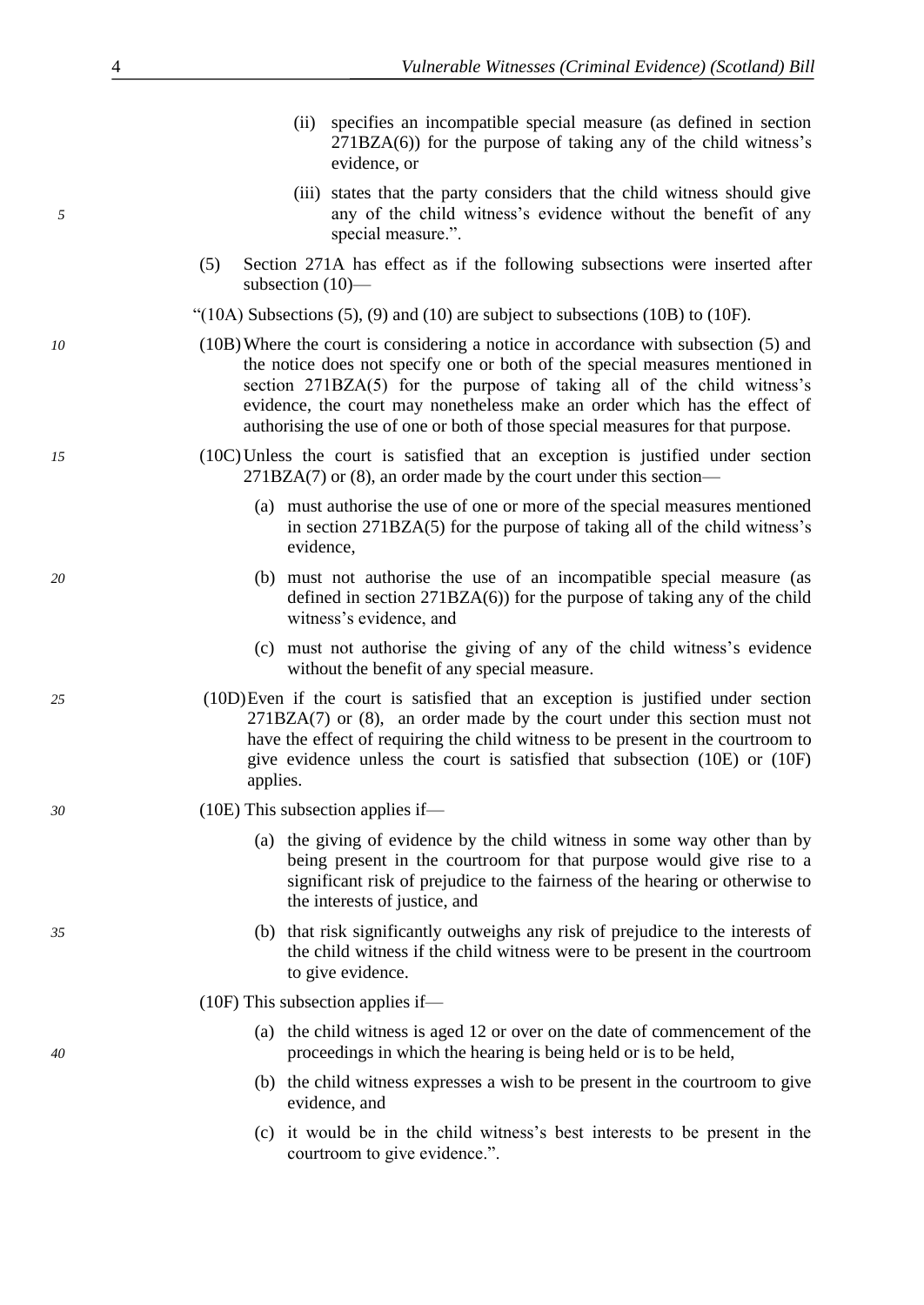**271BZC Child witnesses in certain solemn cases: modifications of section 271D**

- (1) In a case to which section 271BZA applies, section 271D applies with the following modifications.
- (2) Section 271D has effect as if—
- *5* (a) subsections (3A) to (3C) were omitted,
	- (aa) subsection (4A) were omitted, and
	- (b) the following subsections were inserted after subsection (4A)—
	- "(4B) Subsections (2) to (4) are subject to subsections (4C) to (4F).
- (4C) Unless the hearing has already commenced when the court commences its *10* review or the court is satisfied that an exception is justified under section 271BZA(7) or (8), an order made by the court under this section must not—
	- (a) revoke the earlier order, or
	- (b) vary it in such a way that it no longer satisfies the requirements set out in section  $271BZA(4)(a)(i)$ , (ii) and (iii).
- *15* (4CA)An order made by the court under this section must have the effect of authorising the use of the special measure of taking of evidence by a commissioner in accordance with section 271I if—
	- (a) that is requested by any party to the proceedings, and
- (b) the earlier order authorises only the special measure of giving evidence *20* in chief in the form of a prior statement in accordance with section 271M.
	- (4CB)However, an order made by the court under this section need not have the effect described in subsection (4CA) if—
- (a) the hearing has already commenced when the court commences its *25* review, or
	- (b) the court is satisfied that an exception is justified under section 271BZA(7) or (8).
- (4D) Even if the hearing has already commenced when the court commences its review or the court is satisfied that an exception is justified under section *30* 271BZA(7) or (8), an order made under this section must not have the effect of requiring the child witness to be present in the courtroom to give evidence unless the court is satisfied that subsection (4E) or (4F) applies.
	- (4E) This subsection applies if—
- (a) the giving of evidence by the child witness in some way other than by *35* being present in the courtroom for that purpose would give rise to a significant risk of prejudice to the fairness of the hearing or otherwise to the interests of justice, and
- (b) that risk significantly outweighs any risk of prejudice to the interests of the child witness if the child witness were to be present in the courtroom *40* to give evidence.
	- (4F) This subsection applies if—
		- (a) the child witness is aged 12 or over on the date of commencement of the proceedings in which the hearing is being held or is to be held,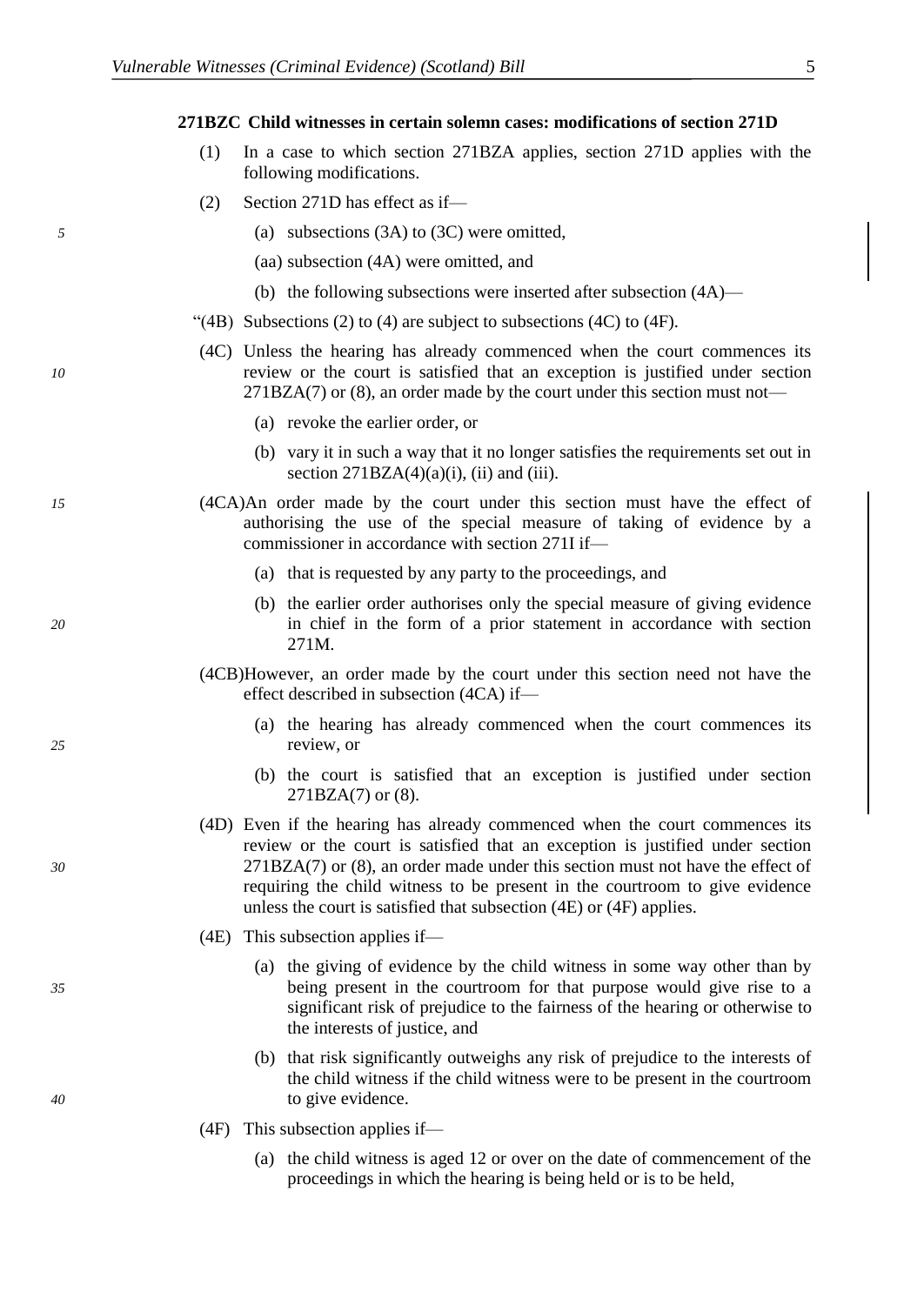- (b) the child witness expresses a wish to be present in the courtroom to give evidence, and
- (c) it would be in the child witness's best interests to be present in the courtroom to give evidence.".

## *5* **2 Child witnesses under the age of 12**

- (1) The Criminal Procedure (Scotland) Act 1995 is amended as follows.
- (2) In section 271B—
	- (a) after subsection (4), insert—
- "(4A) Where the court is required to make an order having the effect mentioned in *10* subsection (4), an order made by the court under section 271A(5)(a) may authorise the use of a special measure or measures other than those specified in the vulnerable witness notice if that would result in the order having the effect mentioned in subsection (4).",
	- (b) after subsection (6), insert—
- *15* "(7) This section does not apply in a case to which section 271BZA applies.".
	- $(3)$  In section 271A—
		- (a) in subsection (9), for "At" substitute "Subject to section 271B, at",
		- (b) in subsection (10), for "The court" substitute "Subject to section 271B, the court".

## *Deemed vulnerable witnesses*

# *20* **3 Deemed vulnerable witnesses in certain solemn cases**

- (1) The Criminal Procedure (Scotland) Act 1995 is amended as follows.
- (2) After section 271BZC, insert—

# "**271BZD Power to apply section 271BZA to deemed vulnerable witnesses**

- (1) The Scottish Ministers may by regulations extend the application of section *25* 271BZA so that it also applies where a deemed vulnerable witness who is not a child witness is to give evidence at, or for the purposes of, a hearing in relevant criminal proceedings which are solemn proceedings.
	- (2) Regulations under subsection (1) may, in particular—
- (a) make different provision for different descriptions of deemed vulnerable *30* witness, including, in particular, provision to extend the application of section 271BZA only in cases involving specified descriptions of deemed vulnerable witness,
- (b) make such provision as the Scottish Ministers consider necessary or expedient in connection with the extension of the application of section *35* 271BZA, including, in particular, provision to apply section 271BZA subject to specified modifications,
	- (c) make different provision for different courts or descriptions of court,
	- (d) make different provision for other different purposes,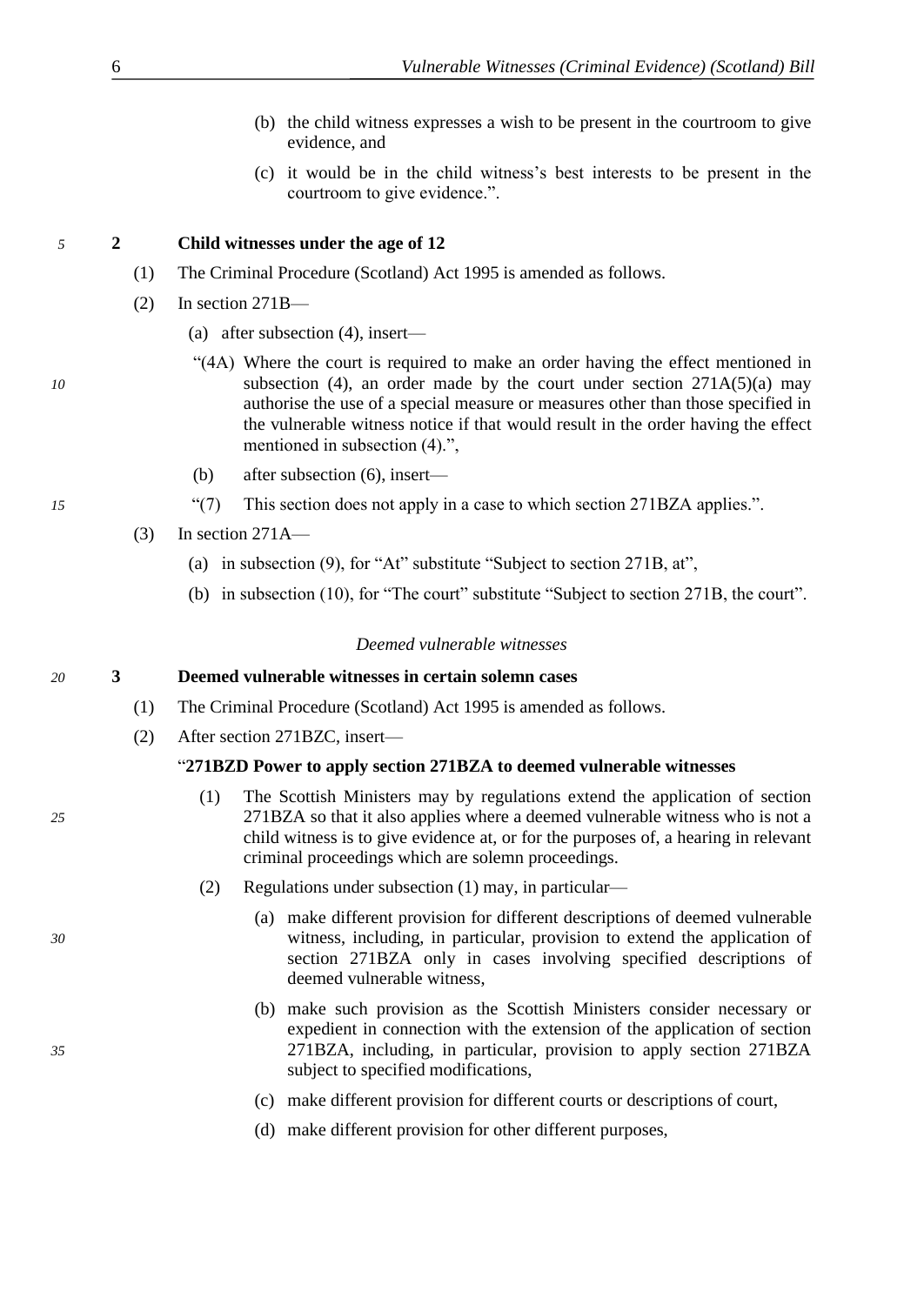- (e) make such incidental, supplementary, consequential, transitional, transitory or saving provision as the Scottish Ministers consider necessary or expedient,
- (f) modify any enactment (including this Act).
- *5* (3) In this section—

"specified" means specified in the regulations,

"descriptions of deemed vulnerable witness" may include, in particular, descriptions relating to the specific offences or types of offences that are alleged to have been committed against the deemed vulnerable *10* witness.

(4) Regulations under subsection (1) are subject to the affirmative procedure.".

### *Review of arrangements for taking evidence*

### **4 Review of arrangements for vulnerable witnesses**

- (1) The Criminal Procedure (Scotland) Act 1995 is amended as follows.
- *15* (2) In section 271D, after subsection (3), insert—
	- "(3A) If an earlier order has the effect of enabling all of the witness's evidence to be given in advance of the hearing, the court may not make an order under subsection  $(2)(a)$  varying the earlier order in such a way that it no longer has that effect.
- *20* (3B) However, the court may vary the earlier order in the way mentioned in subsection (3A) if the hearing has already commenced when the court commences its review or if the court is satisfied—
	- (a) where the witness has expressed a wish to give evidence at the hearing, that it is appropriate for the witness to do so, or
- *25* (b) in any other case, that—
	- (i) if the court does not vary the earlier order in that way, there would be a significant risk of prejudice to the fairness of the hearing or otherwise to the interests of justice, and
- (ii) that risk significantly outweighs any risk of prejudice to the *30* interests of the witness if the court were not to vary the earlier order in that way.
	- (3C) For the purposes of this section, an order has the effect of enabling all of the witness's evidence to be given in advance of the hearing if—
- (a) it authorises the use of one or both of these special measures for the *35* purpose of taking all of the witness's evidence—
	- (i) taking of evidence by a commissioner in accordance with section 271I,
	- (ii) giving evidence in chief in the form of a prior statement in accordance with section 271M,
- *40* (b) it does not authorise the use of a special measure which is capable of being used only if the witness gives evidence at the hearing (whether or not its use would require the witness to be present in the courtroom), and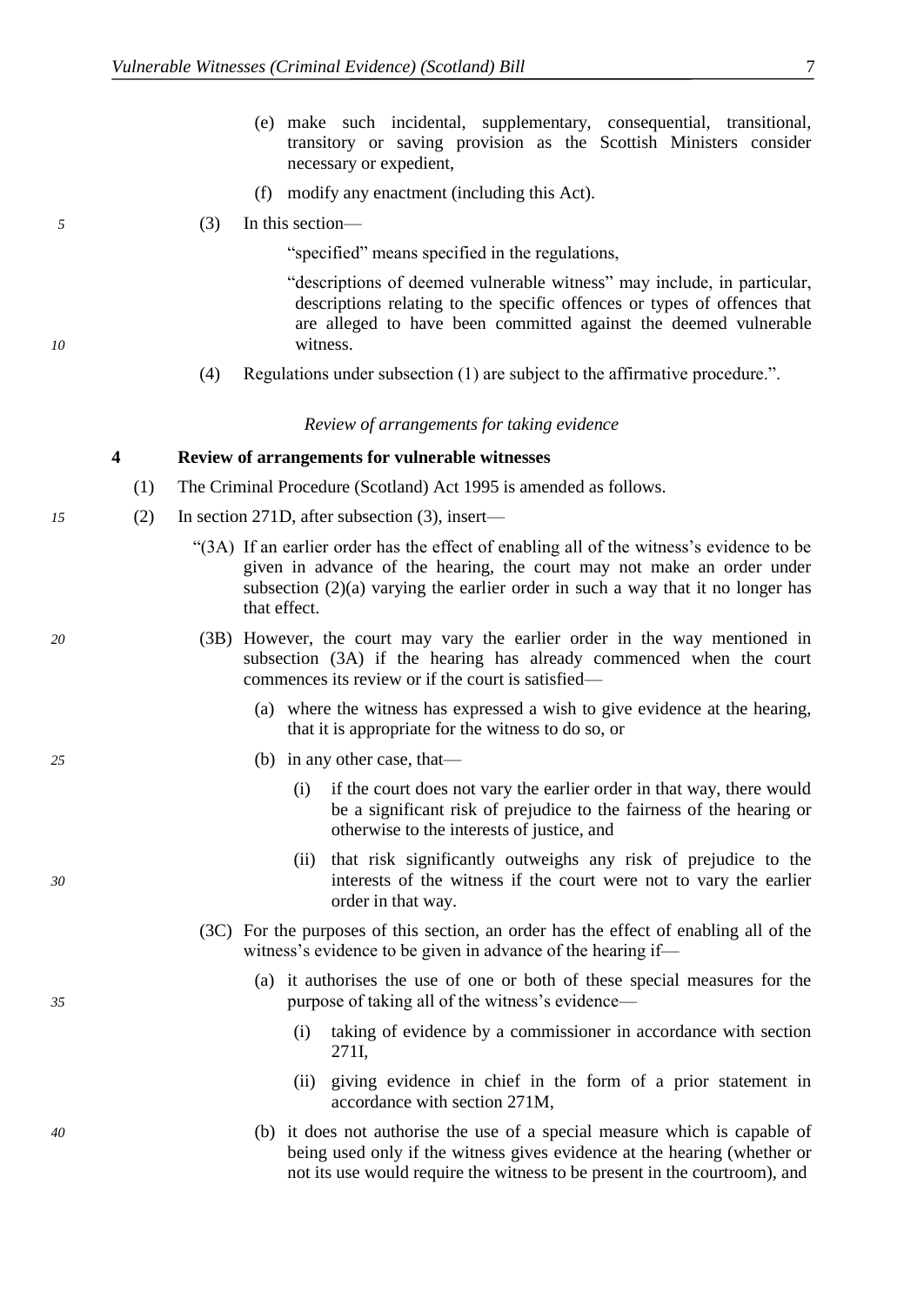|                                                                               |                                                       |  |              | (c) it does not authorise the giving of any of the witness's evidence without<br>the benefit of any special measure.".                                                                                                                                                 |
|-------------------------------------------------------------------------------|-------------------------------------------------------|--|--------------|------------------------------------------------------------------------------------------------------------------------------------------------------------------------------------------------------------------------------------------------------------------------|
|                                                                               |                                                       |  |              | Taking evidence by commissioner                                                                                                                                                                                                                                        |
|                                                                               | 5                                                     |  |              | Taking evidence by commissioner                                                                                                                                                                                                                                        |
| The Criminal Procedure (Scotland) Act 1995 is amended as follows.<br>(1)<br>5 |                                                       |  |              |                                                                                                                                                                                                                                                                        |
|                                                                               | In section 271I, after subsection (1), insert—<br>(2) |  |              |                                                                                                                                                                                                                                                                        |
|                                                                               |                                                       |  |              | "(1ZA) A court which appoints a commissioner under subsection $(1)$ must—                                                                                                                                                                                              |
|                                                                               |                                                       |  |              | (a) fix a date for the proceedings before the commissioner, and                                                                                                                                                                                                        |
| 10                                                                            |                                                       |  |              | (b) fix a date for a hearing (to be known as a "ground rules hearing") for the<br>purpose of preparing for the proceedings.                                                                                                                                            |
|                                                                               |                                                       |  |              | $(1ZB)$ The ground rules hearing is to be presided over by—                                                                                                                                                                                                            |
|                                                                               |                                                       |  |              | (a) a judge or sheriff if—                                                                                                                                                                                                                                             |
| 15                                                                            |                                                       |  | (i)          | the court directs that the ground rules hearing be conjoined with<br>another hearing or diet that is to be held before the date of the<br>proceedings to which the ground rules hearing relates and that<br>hearing or diet is presided over by a judge or sheriff, or |
|                                                                               |                                                       |  |              | (ii) it is not reasonably practicable for the ground rules hearing to be<br>presided over by the commissioner appointed to preside over the<br>proceedings to which the ground rules hearing relates, or                                                               |
| 20                                                                            |                                                       |  |              | (b) in any other case, the commissioner appointed to preside over the<br>proceedings to which the ground rules hearing relates.                                                                                                                                        |
| 25                                                                            |                                                       |  | be, sheriff. | (1ZC) In cases where a judge or sheriff presides over a ground rules hearing in<br>accordance with subsection (1ZB), references to the commissioner in<br>subsection (1ZD) are to be read as references to the judge or, as the case may                               |
|                                                                               |                                                       |  |              | (1ZD) The commissioner presiding over a ground rules hearing must-                                                                                                                                                                                                     |
|                                                                               |                                                       |  |              | (a) ascertain the length of time the parties expect to take for examination-in-<br>chief and cross-examination, including any breaks that may be required,                                                                                                             |
| 30                                                                            |                                                       |  |              | (b) to the extent that the commissioner considers it appropriate to do so,<br>decide on the form and wording of the questions that are to be asked of<br>the vulnerable witness,                                                                                       |
|                                                                               |                                                       |  |              | (c) if the commissioner considers it appropriate to do so, authorise the use of<br>a supporter at the proceedings, in accordance with section 271L,                                                                                                                    |
| 35                                                                            |                                                       |  |              | (d) if the commissioner considers that there are steps that could reasonably<br>be taken to enable the vulnerable witness to participate more effectively<br>in the proceedings, direct that those steps be taken,                                                     |
|                                                                               |                                                       |  |              | (e) subject to section $72(8)$ which applies in relation to the commissioner as<br>it applies in relation to the court, dispose of any application that—                                                                                                               |
|                                                                               |                                                       |  | (i)          | has been made under section $275(1)$ or $288F(2)$ , and                                                                                                                                                                                                                |
| 40                                                                            |                                                       |  | (ii)         | has not yet been disposed of by the court,                                                                                                                                                                                                                             |

8 *Vulnerable Witnesses (Criminal Evidence) (Scotland) Bill*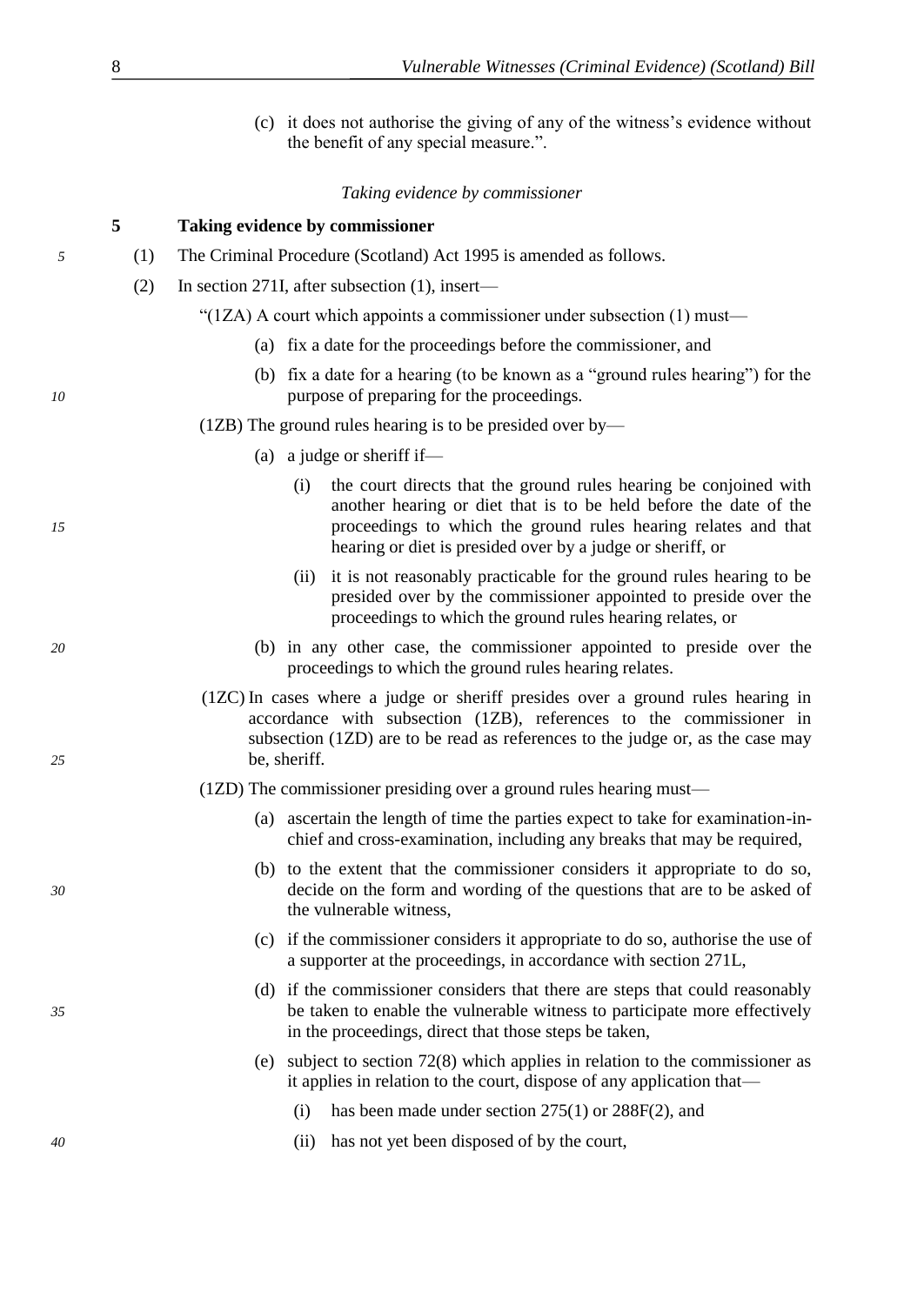(f) consider whether the proceedings should take place on the date fixed by the court and postpone the proceedings if the commissioner considers that it is in the interests of justice to do so having regard to all the circumstances, including—

- *5* (i) whether the parties are likely to be ready for the proceedings to take place on the date fixed by the court and if not, the reasons for that,
	- (ii) any views expressed by the parties on whether the proceedings should be postponed, and
- *10* (iii) whether postponement is in the interests of the vulnerable witness, and
	- (g) consider and, if appropriate, make a decision on, any other matter that the commissioner considers could be usefully dealt with before the proceedings take place.".
- *15* (3) In section 271I(1A), after "proceedings", in the second place where it occurs, insert "or it was so directed at the ground rules hearing".
	- (4) In section 271I, after subsection (4), insert—
		- "(4A) It is not necessary (in solemn cases) for an indictment to have been served before—
- *20* (a) a party may lodge a vulnerable witness notice which specifies the special measure of taking evidence by commissioner as the special measure or one of the special measures which the party considers to be the most appropriate for the purpose of taking the witness's evidence,
- (b) a court may make an order authorising the use of the special measure of *25* taking evidence by commissioner, whether on its own or in combination with any other special measure specified in the same vulnerable witness notice,
	- (c) a court may appoint a commissioner under subsection (1), or
- (d) proceedings may take place before a commissioner appointed under *30* subsection (1).".
	- (5) In section 271I(8)(a), after "trial" insert "which the court (when it appoints the commissioner) expects will be".
	- (6) In section 271, in subsection  $(3)$ —
- (a) for "above and section  $271B(1)(b)$  below" substitute ", section  $271B(1)(b)$  and *35* sections 271BZA to 271BZC",
	- (b) for "commenced" substitute "commenced—
- (a) where it is relevant to a court's consideration of whether to authorise the use of the special measure of taking evidence by commissioner (on its own or in combination with any other special measure) and the accused has appeared on *40* petition, on the date when the accused appeared on petition, or
	- (b) in any other case, on the date".
	- (7) In section 72(6)(b)(iii), after "hearing" insert "(to the extent that the application has not already been disposed of)".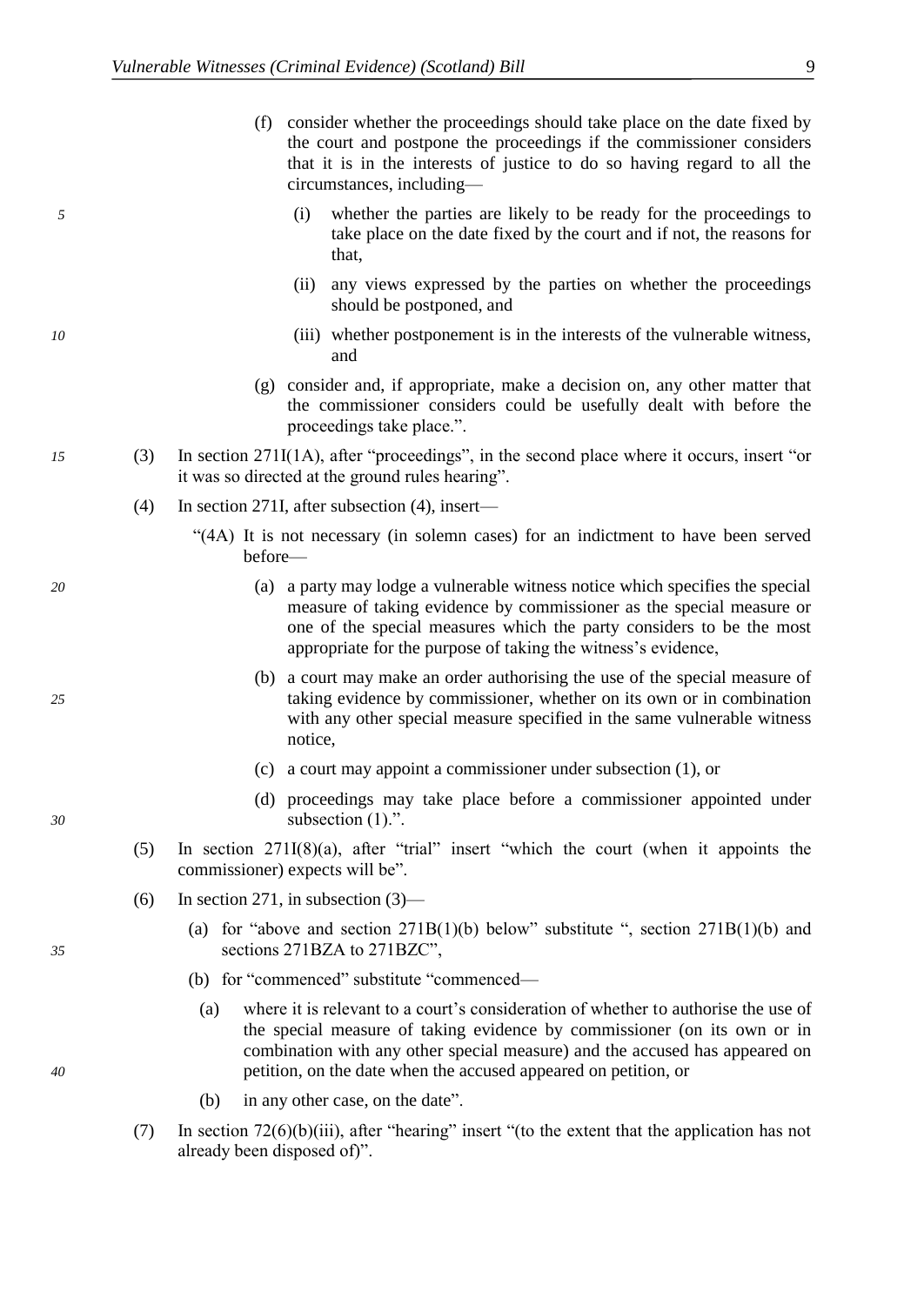- (8) In section 271D, after subsection (6), insert—
	- "(6A) In this section, "court" includes a commissioner appointed under section  $271I(1)$ .".

### *Notification procedure for standard special measures*

### *5* **6 Using only standard special measures**

- (1) The Criminal Procedure (Scotland) Act 1995 is amended as follows.
- (2) After section 271A, insert—

### "**271AA Using only standard special measures**

- (1) This section applies where—
- *10* (a) a child witness or a deemed vulnerable witness is to give evidence at, or for the purposes of, a hearing in relevant criminal proceedings, and
	- (b) the party citing or intending to cite the witness considers that it is most appropriate for the witness to give evidence with the benefit of—
		- (i) one or more standard special measures, and
- *15* (ii) no other special measure.
	- (2) The party must, by the required time, lodge with the clerk of court a notice specifying—
		- (a) the standard special measure or measures that the party considers to be the most appropriate for the purpose of taking the witness's evidence,
- *20* (b) whether the witness is a child witness or a deemed vulnerable witness,
	- (c) if the witness is a child witness, the witness's age, and
	- (d) such other information as may be prescribed by Act of Adjournal.
	- (3) The party lodging a notice with the clerk of court under subsection (2) must, at the same time, intimate the notice to the other parties to the proceedings.
- *25* (4) If the party lodges a notice with the clerk of court by the required time, the witness is entitled to the benefit of the standard special measure or measures specified in the notice as if the use of that measure or measures were authorised by an order made by the court under section 271A(5)(a).
- (5) If the party does not lodge a notice with the clerk of court by the required time, *30* the court may, on cause shown, allow the party to lodge a vulnerable witness notice in accordance with section 271A (despite its being lodged later than the deadline for lodging a vulnerable witness notice).
	- (6) In this section, the "required time" means—
		- (a) any time before a date has been fixed for one of the following—
- *35* (i) a preliminary hearing in the High Court,
	- (ii) a first diet in the sheriff court, or
	- (iii) a hearing at which the evidence is to be given, or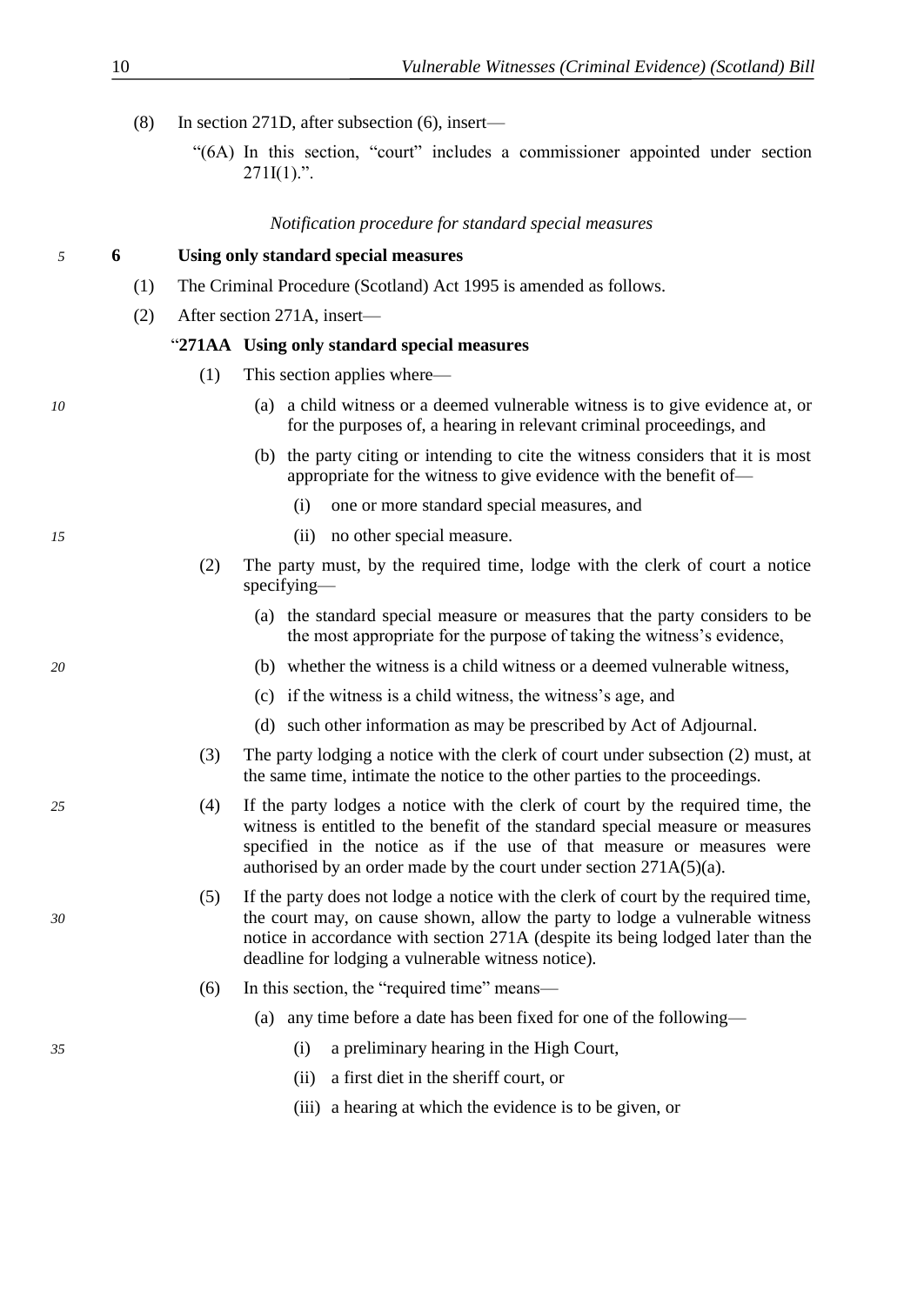- (b) if a date has been fixed—
	- (i) for a preliminary hearing in the High Court, no later than 14 clear days before the preliminary hearing,
- (ii) for a first diet in the sheriff court in the case of proceedings on *5* indictment, no later than 7 clear days before the first diet, or
	- (iii) in a case in which the proceedings are not to take place in the High Court or on indictment in the sheriff court, for a hearing at which the evidence is to be given, no later than 14 clear days before that hearing.
- *10* (7) This section does not apply in a case to which section 271B or 271BZA applies.".
	- $(3)$  In section 271A—
		- (a) in subsection (2), for "A party" substitute "Subject to section 271AA, a party",
- (b) in subsection (6)(b), after "above" insert "or lodged a notice with the clerk of *15* court in accordance with section 271AA by the time specified in that section",
	- (c) in subsection  $(6)(c)$ , after "above" insert "or under section 271AA(5)",
	- (d) in subsection (14), after "section" in the first place where it occurs insert "and section 271 A A<sup>"</sup>.
	- (4) In section 271D, after subsection (4), insert—
- *20* "(4A) In a case in which a notice has been provided to the clerk of court in accordance with section 271AA(2), this section is to have effect as if the special measure or measures specified in the notice were authorised by an order under section 271A.".
- (5) In section  $271E(1)(a)$ , after "notice" in the first place where it occurs insert ", a notice *25* that is to be lodged with the clerk of court under section 271AA".

### *Timeframes for vulnerable witness notices*

### **7 Timeframe for considering vulnerable witness notice**

- (1) The Criminal Procedure (Scotland) Act 1995 is amended as follows.
- (2) In section 271A(3A), for "measure, subsection (3)(a) does not apply" substitute *30* "measure—
	- (a) subsection (3)(a) does not apply, and
	- (b) subsection (5) has effect as if the words "not earlier than 7 days and" were omitted".

### **8 Vulnerable witness notice: lodging deadline**

- *35* (1) The Criminal Procedure (Scotland) Act 1995 is amended as follows.
	- (2) In section 271A(13A), for paragraphs (a) to (c) substitute—
		- "(a) any time before a date has been fixed for one of the following—
			- (i) a preliminary hearing in the High Court,
			- (ii) a first diet in the sheriff court, or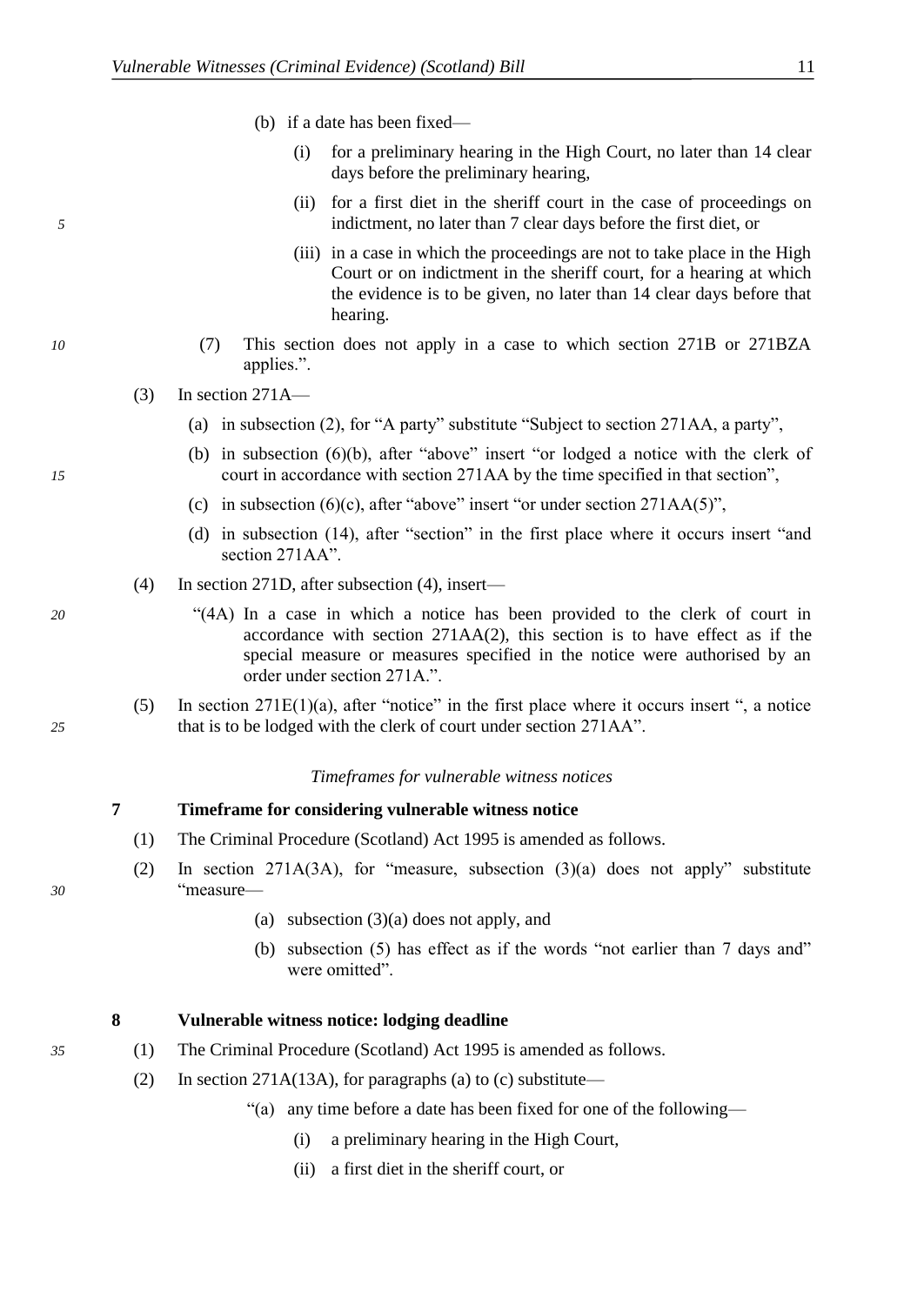- (iii) a hearing at which the evidence is to be given, or
- (b) if a date has been fixed—
	- (i) for a preliminary hearing in the High Court, no later than 14 clear days before the preliminary hearing,
- <span id="page-13-0"></span>*5* (ii) for a first diet in the sheriff court in the case of proceedings on indictment, no later than 7 clear days before the first diet, or
- (iii) in a case in which the proceedings are not to take place in the High Court or on indictment in the sheriff court, for a hearing at which the evidence is to be given, no later than 14 clear days before that *10* hearing.".

### *General*

### **9 Consequential amendments**

- (1) The Criminal Procedure (Scotland) Act 1995 is amended as follows.
- (2) In section 271A(5), for "section 271B" substitute "sections 271B to 271BZB".
- *15* (3) In section 271D(7), for "section 271B" substitute "sections 271B to 271BZC".
	- (4) In section 271F(2), after paragraph (a) insert—
		- "(aa) section 271AA applies in relation to the accused with the following modifications—
- (i) in subsection  $(1)(a)$ , the reference to a child witness or a deemed *20* vulnerable witness is to be read as if it were a reference to the accused,
	- (ii) in subsections (1) to (5), references to the party citing or intending to cite the witness are to be read as if they were references to the accused,
- *25* (iii) in subsections (1)(b), (2)(a) and (4), references to the witness are to be read as if they were references to the accused,
	- (iv) subsection (2) has effect as if for paragraphs (b) and (c) there were substituted—
- "(b) that the notice is lodged by the accused and that the accused *30* is a child witness,
	- (c) the accused's age, and", and".

### **10 Ancillary provision**

- (1) The Scottish Ministers may by regulations make any incidental, supplementary, consequential, transitional, transitory or saving provision they consider appropriate for *35* the purposes of, in connection with or for giving full effect to this Act or any provision made under it.
	- (2) Regulations under this section may modify any enactment (including this Act).
	- (3) Regulations under this section—
- (a) are subject to the affirmative procedure if they add to, replace or omit any part of *40* the text of this or any other Act,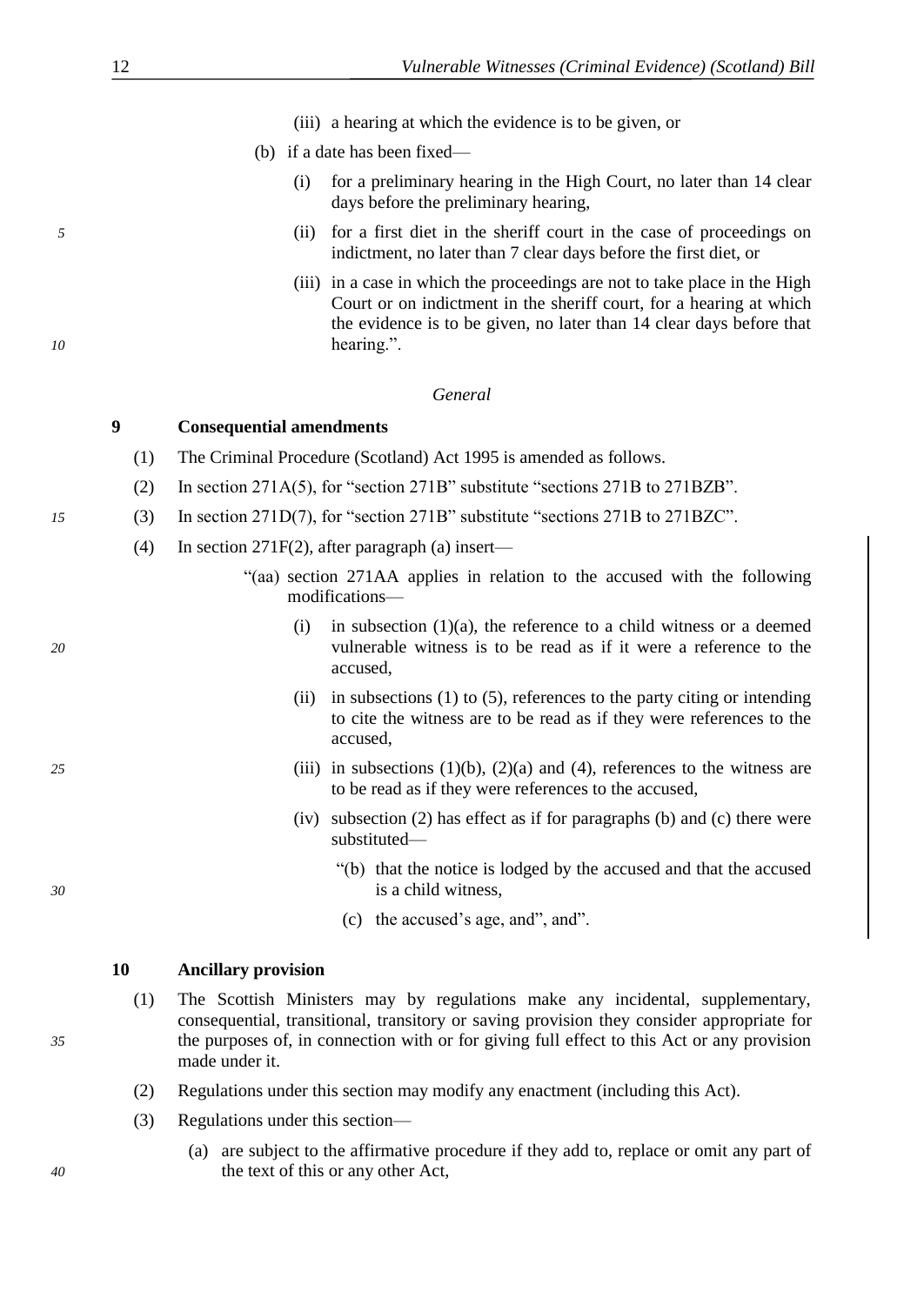(b) otherwise, are subject to the negative procedure.

### <span id="page-14-0"></span>**11 Commencement**

- (1) This section and sections [10](#page-13-0) and [12](#page-14-0) come into force on the day after Royal Assent.
- (2) The other provisions of this Act come into force on such day as the Scottish Ministers *5* may by regulations appoint.
	- (3) Regulations under this section may—
		- (a) appoint different days for—
			- (i) different courts or descriptions of court,
			- (ii) witnesses of different types,
- *10* (iii) witnesses of different ages,
	- (iv) other different purposes,
	- (b) include transitional, transitory or saving provision.

### **12 Short title**

The short title of this Act is the Vulnerable Witnesses (Criminal Evidence) (Scotland) *15* Act 2018.